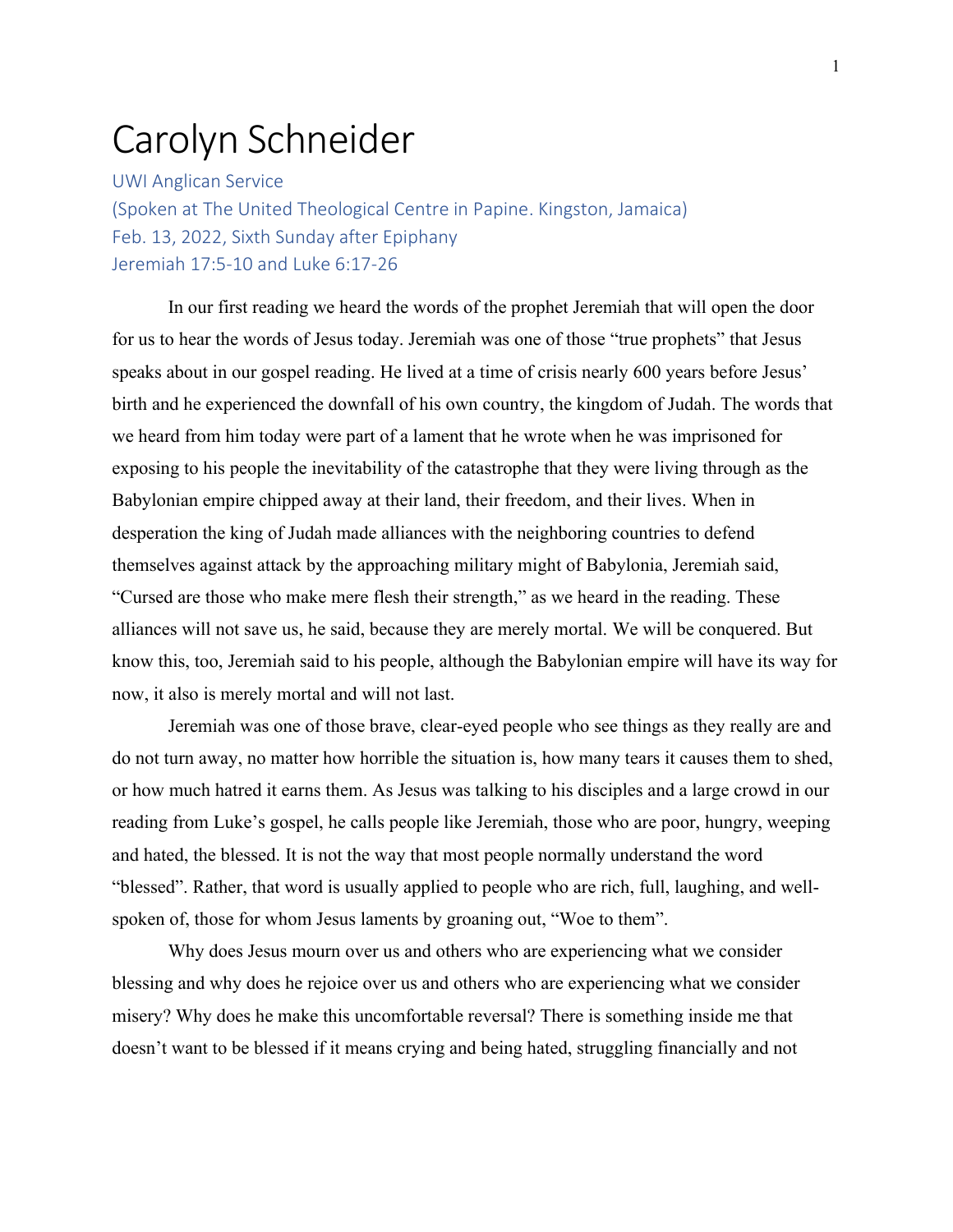having enough to eat. I would rather have Jesus grieve for me because I am happy, well fed and loved.

Jesus is here giving me a reality check and issuing a warning because, like Jeremiah, Jesus is clear-eyed and brave. He says to us, "When everything in your life is running smoothly and you are prospering, your heart rests on all the created things that are serving you well. But created things are not God. Every created thing has a beginning and an end so that no created thing can sustain your life completely, in every way, and without end. Every created thing, no matter how good, strong and beautiful it is, is limited and will fail you at some point, and in that day you will be traumatized." Perhaps it is a timely warning for the day before St. Valentine's Day, when the air waves are full of songs in which the singers tell their loved ones, "I can't live without you; my life is tied to yours." I once read the confession of a dying man who feared that his death would devastate his wife, to whom he had been married for decades. So, one day when she came to see him in the hospital, he asked her to forgive him not only for whatever wrong he had done during their marriage but also for the fact that he was leaving her and his death would throw her life into turmoil and he would not be there to help and comfort her because he would have died and there was nothing he could do anymore to prevent it. "Forgive me," he said, "forgive my dying."

Probably each of us here has experienced such a day of collapse, when we lose our consolation, find ourselves hungry, and mourn and weep. On such occasions we often feel that God is absent or is somehow against us and not on our side, and our lives seem to have lost any purpose or future. After all, scriptural passages like Psalm 1, which we read earlier, compare those over whom God is watching to trees planted by the water. "Their leaves do not wither" it says, and "in all that they do, they prosper."

Sitting in the waterless cistern where he had been thrown, Jeremiah recalls this Psalm as he writes the lament that we heard from him, but he puts a little twist on it; it is just a little twist, but it is very significant. He adds that these trees planted by the water "shall not fear *when the heat comes*" and "*in the year of drought* they are not anxious, and they do not cease to bear fruit." Even to those trees planted by the water, days of heat and drought come. They come, as Jeremiah, the faithful prophet, attests from his own experience as he was writing those words in the dark.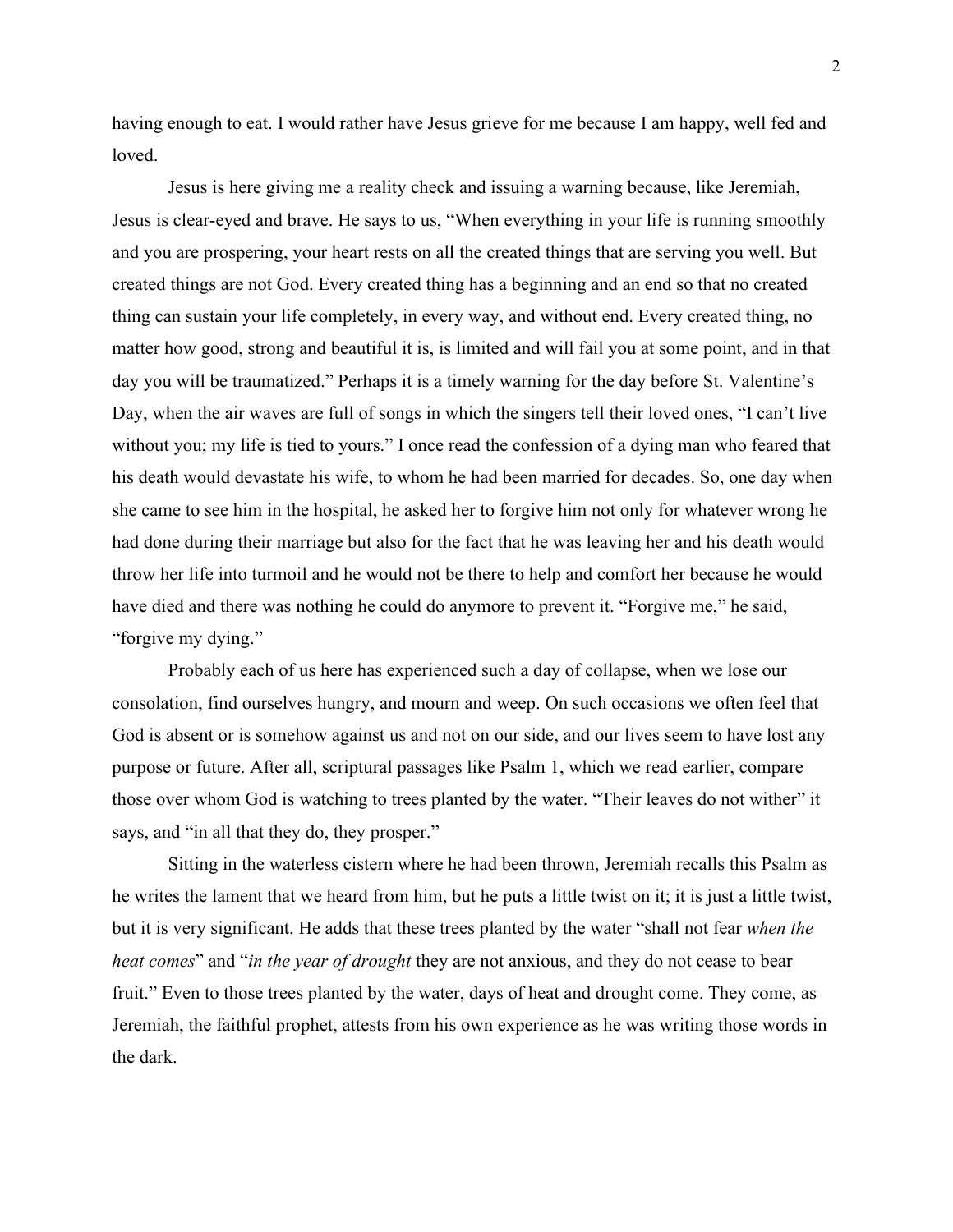At those times those trees planted by the water have only one source of life left to them; everything else is gone. In those moments their trust is the Lord only and there is nothing else, and God is most mightily at work in the dark. From the first lines of the scriptures to the last, there is a strong affirmation of faith that God works to bring life to the world precisely when it is dark and there is nothing else but the true God. God created the earth when it was formless and void and darkness covered the face of the deep. Later, when Jeremiah's people went into exile in the land of their conquerors, the prophet Ezekiel tells us that God left the temple in Jerusalem to go with the people into exile to make them prosper as captives in a foreign land, and finally to bring them home. In our gospel reading from Luke we see Jesus coming down to be on a level with a crowd of sick and desperate people in order to heal them. When Jesus himself has been killed and placed in a tomb, the Holy Spirit is there in that very dark and lifeless place to raise him from there to unending life and joy. Therefore, if we are experiencing a season of drought, sitting in the darkness, suffering poverty, hunger, or grief, and being despised, it is a sure sign that God is planting us with Jesus Christ near the water of life that flows endlessly from the throne of God so that our lives continue bearing fruit even when we think it cannot be possible.

It is then that Jesus stops grieving over us and calls us blessed because we have been disillusioned and now we see and know the pain of the world that so many around us experience daily, and in the midst of that pain Jesus comes to us to go through it with us and to speak words of promise for us and for all those who have been stung by the harsh reality of the world and who are grieving, disillusioned and disappointed. Jesus promises to give us the reign of God, in which the eternal and unbounded God sustains life beyond the boundaries that sin, pain, and death have placed on it. He gives us his own Holy Spirit, whose specific work it is to bring us into this alternate reality by linking Jesus' life with ours and taking us through Jesus' cross to his resurrection so that a new life can begin to grow in us and bear fruit. That is what happened for all those people who came to Jesus because they were sick and troubled. Our gospel text says that when Jesus came down to a level place, a crowd of people from all over gathered to hear him and to be cured by touching him since, in that connection, power came out from him and the Holy Spirit went to work in them, giving them healing and new life.

We are like those people. Martin Luther once said that the church is a hospital for sinners. So here we are at St. Sinners' Hospital. Whichever room of this hospital you enter, whether it is the emergency room, the intensive care unit, the convalescent section, the COVID ward, or the